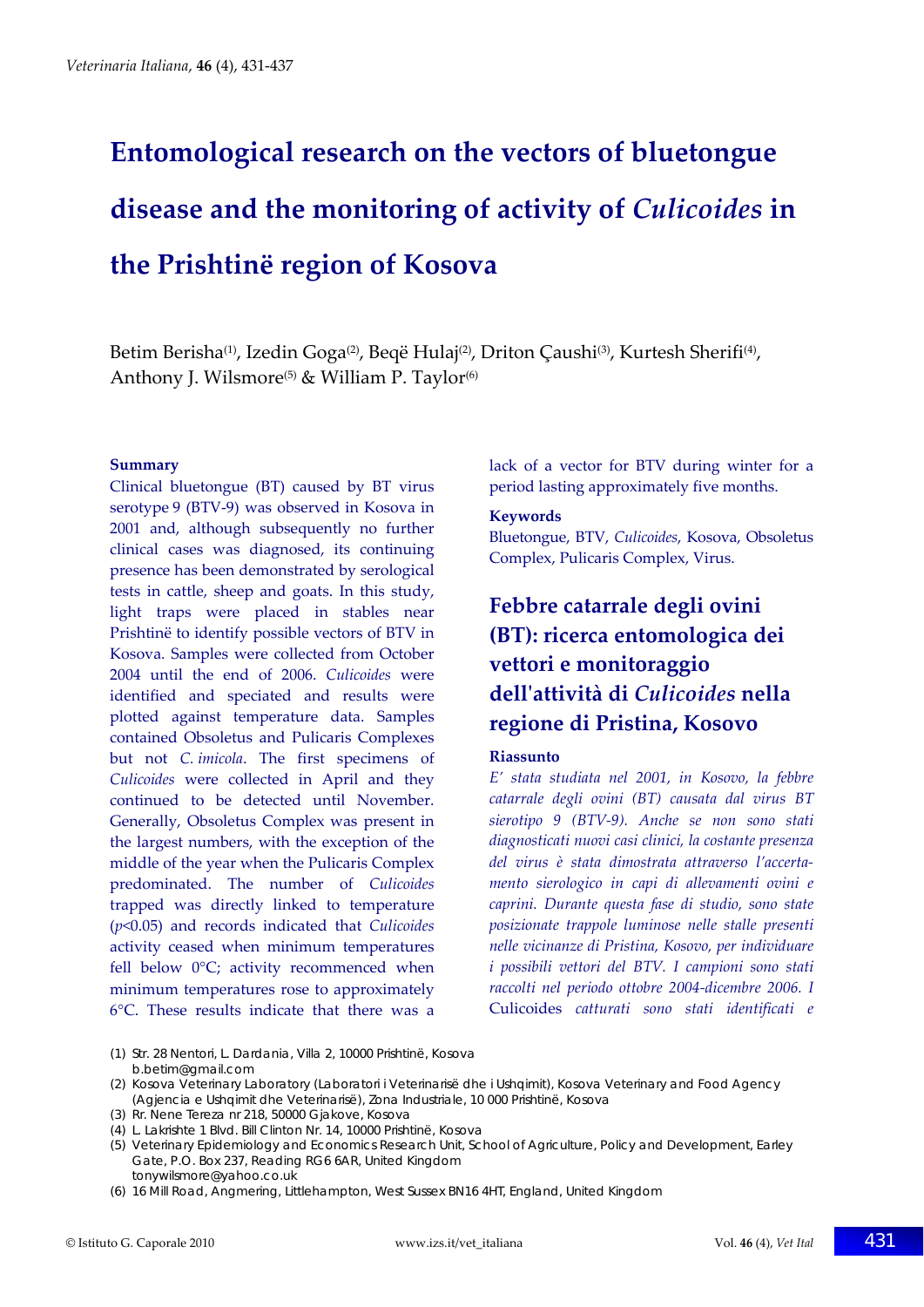*classificati per specie. I risultati sono stati registrati tenendo conto della temperatura. Sono state rinvenute le seguenti specie:* Culicoides obsoletus *Complex e* Culicoides pulicaris *Complex, ma non la specie* Culicoides imicola*. Gli esemplari sono stati raccolti nel mese di aprile fino a novembre. Il numero di* Culicoides *catturati è risultato significativamente correlato alla temperatura (*p*<0,05). Si è rilevato, infatti, che la loro attività cessa quando le temperature minime scendono al di sotto dello 0°C, per riprendere quando le temperature minime si attestano intorno ai 6°C. I risultati hanno evidenziato la mancanza di un vettore per il virus durante il periodo invernale.*

#### **Parole chiave**

Bluetongue, BTV, *Culicoides*, *Culicoides obsoletus* Complex, *Culicoides pulicaris* Complex, Kosovo.

## **Introduction**

In 2001, clinical cases of bluetongue (BT) were observed in sheep in a few regions of Kosova. BT virus serotype 9 BTV‐9 was identified by the Institute of Animal Health Pirbright Laboratory in the United Kingdom. Serological screening of serum samples of cattle, sheep and goats collected in late 2003, and of serum samples of cattle and sheep collected in the periods of April‐May and September to November 2004, revealed that high BT prevalence was noted in some of the animals (7).

*Culicoides imicola* is the vector responsible for the transmission of BT in the Mediterranean Basin, but there is evidence that the species groups of *Culicoides*, namely: the Obsoletus Complex (6 species) and Pulicaris Complexes (6 species) are becoming vectors of BTV as they have been observed in regions of BT outbreaks where *C. imicola* is rare or absent (2, 3, 4, 5, 8). Reporting from Cyprus, Mellor and Pitzolis (6) suggested that *C. obsoletus* was a vector for BTV and Carpenter *et al.* (1) demonstrated BTV infection and excretion in cases of *C. obsoletus* and *C. pulicaris* that was comparable with that of *C. imicola*.

The epidemiological aims of this study were to identify potential vectors for BT in Kosova, using an entomological screening system based on the permanent use of light traps, as described by Venter and Meiswinkel (cited by Goffredo and Meiswinkel [4]) and to monitor their seasonal activity. An additional objective was to determine whether or not the persistence of BTV from one year to the next might be explicable by continuing vector activity during the winter in the Balkans.

In research systems for the vectors of bluetongue, a common technique is to catch the adult form of *Culicoides* in the vicinity of animal housing, using powerful light traps to ensure trapping sensitivity and to acquire data on the scale and variety of the *Culicoides* population.

## **Materials and methods**

In this study, a blacklight trap was placed inside the cowshed of the Agricultural and Veterinary Faculty in the Municipality of Prishtinë in October 2004 where the first collections were made. Samples were collected every week from October 2004 until the end of 2005. In total, 55 collections were made during this period.

During 2006, operation of the light traps continued and *Culicoides* were collected every two weeks, with a total of 23 collections being made during the year but the location selected for the light trap in 2006 was inside a cowshed in a farm that raised more than 10 cows in a farming area near Prishtinë.

The sites were chosen based on their location, i.e. places with suitable rainfall patterns and areas of dampness in which *Culicoides* would be likely to breed. The sites also had electricity which was necessary to operate the light traps.

Light traps were installed at a height of 1.5 m‐ 2 m and as close as possible to the animals. A 500 ml container filled with 200 ml of water and a small amount of detergent, was placed inside the net of the lamp before it was activated. The light trap was switched on one hour before sunset and was switched off the next day after sunrise. The container was removed the same day, with care to ensure that insects that had settled on the sides of the container would fall into the suspension (4).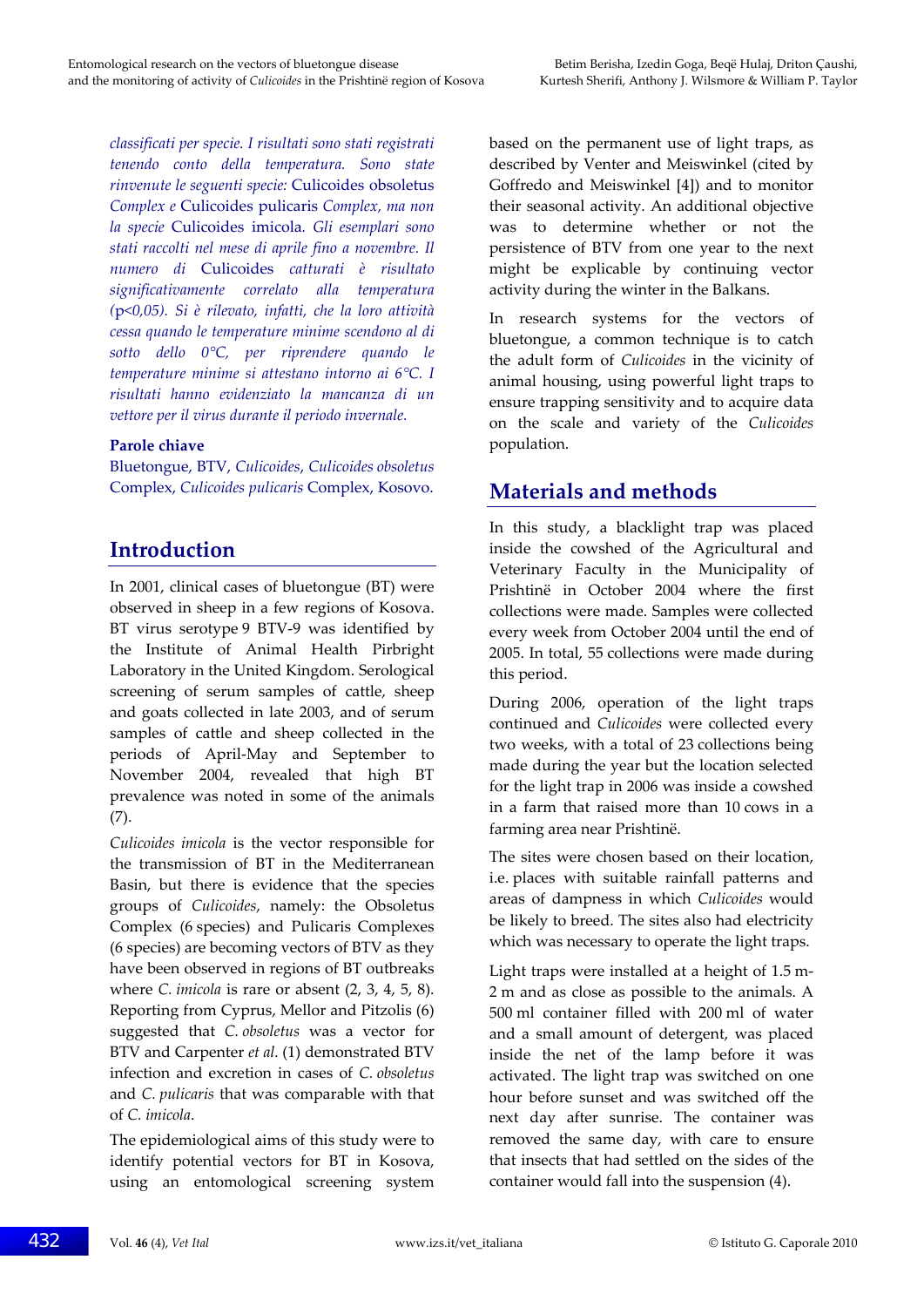Each sample collected from the light trap was despatched to the Kosova Veterinary Laboratory and registered with an identification number and date of collection. Samples were examined using a stereo microscope, observing the laboratory protocol developed at the National Reference Centre for Exotic Diseases (*Centro di Referenza Nazionale per lo studio e l'accertamento delle malattie esotiche degli animali*: CESME) in Italy, in cooperation with the Onderstepoort Veterinary Institute in South Africa (4). *Culicoides* were identified based on the morphological characteristics of their wings, thoracic veins and spots. Data from the results of laboratory examinations were recorded.

Results of the analysis included the total number of insects (*Culicoides* and other insects), total number of *Culicoides* (*C. imicola +* Obsoletus Complex *+* Pulicaris Complex *+ Culicoides* spp.) and individual numbers of *C. imicola,* Obsoletus Complex, Pulicaris Complex and *Culicoides* spp*. Culicoides* identified as *Culicoides* spp. were those which could not be identified as *C. imicola,* or Obsoletus and Pulicaris Complexes.

Three collections in July and one in August 2005 were examined using a sub‐sampling method (9) because of the large number of insects collected.

Results of the analyses were evaluated against temperature data obtained from the Meteorology Institute of Kosova in Prishtinë.

#### **Results**

From October 2004 to the end of 2004, 10 samples were collected from the Faculty cowshed in Prishtinë. Some of the samples contained species of the Obsoletus and Pulicaris Complexes, but not the recognised vector of bluetongue, *C. imicola*. The numbers and proportions of the different samples of *Culicoides* collected in 2004, together with minimum and maximum temperatures recorded by the Meteorology Institute on the days of collection, are shown in Table I. During 2004, *Culicoides* were collected until the night of 17/18 November when the maximum temperature had fallen to 11.3°C and the minimum temperature had fallen to –3.6°C. More Obsoletus Complex samples were collected over this period than their Pulicaris counterparts.

In 2005, weekly sampling continued resulting in the collection of 45 samples. An examination of the samples revealed the presence of Obsoletus Complex and Pulicaris Complexes but there was no evidence of the presence of *C. imicola*. The results of these observations are shown in Table II. In this monitoring period, the first substantial *Culicoides* collection was

#### Table I Samples collected in 2004 (October-December)

| Date of collection |                | Temperature          |                      | Total no.     | Total no.        | Results                                         |                                          |                                        |
|--------------------|----------------|----------------------|----------------------|---------------|------------------|-------------------------------------------------|------------------------------------------|----------------------------------------|
|                    |                | Max<br>$(^{\circ}C)$ | Min<br>$(^{\circ}C)$ | of<br>insects | Οf<br>Culicoides | Total no. of<br><b>Obsoletus</b><br>Complex (%) | Total no. of<br>Pulicaris<br>Complex (%) | Total no, of<br>Culicoides<br>spp. (%) |
| Oct                | 19-20          | 22.4                 | 9.0                  | 552           | 128              | 71(55.5)                                        | 56 (43.8)                                | 1(0.8)                                 |
|                    | $20 - 21$      | 22.4                 | 9.3                  | 588           | 91               | 58 (63.7)                                       | 35(38.5)                                 | 0                                      |
|                    | $21 - 22$      | 23.1                 | 9.3                  | 543           | 64               | 42(65.6)                                        | 22(34.4)                                 | $\mathbf 0$                            |
|                    | 28-29          | 21.4                 | 7.8                  | 1 4 8 5       | 193              | 155 (80.3)                                      | 35(18.1)                                 | 3(1.6)                                 |
| <b>Nov</b>         | 04-05          | 18.1                 | 10.4                 | 155           | 17               | 16(94.1)                                        | 1(5.9)                                   | 0                                      |
|                    | $17-18$        | 11.3                 | $-3.6$               | 10            | 0                | $\overline{0}$                                  | $\Omega$                                 | 0                                      |
|                    | $25 - 26$      | 5.1                  | $-9.1$               | $\mathbf 0$   | $\mathbf 0$      | $\overline{0}$                                  | $\Omega$                                 | $\Omega$                               |
| Dec                | 08-09          | 6.4                  | $-3.2$               | $\Omega$      | $\Omega$         | $\Omega$                                        | $\Omega$                                 | $\Omega$                               |
|                    | $20 - 21$      | 2.2                  | $-3.1$               | 4             | 0                | $\overline{0}$                                  | $\Omega$                                 | $\Omega$                               |
|                    | $27-28$        | 11.4                 | $-0.4$               | $\Omega$      | $\mathbf 0$      | $\mathbf 0$                                     | $\Omega$                                 | $\Omega$                               |
| Total              | 10 collections |                      |                      | 3 3 3 7       | 495              | 342(69.1)                                       | 149 (30.1)                               | 4(0.8)                                 |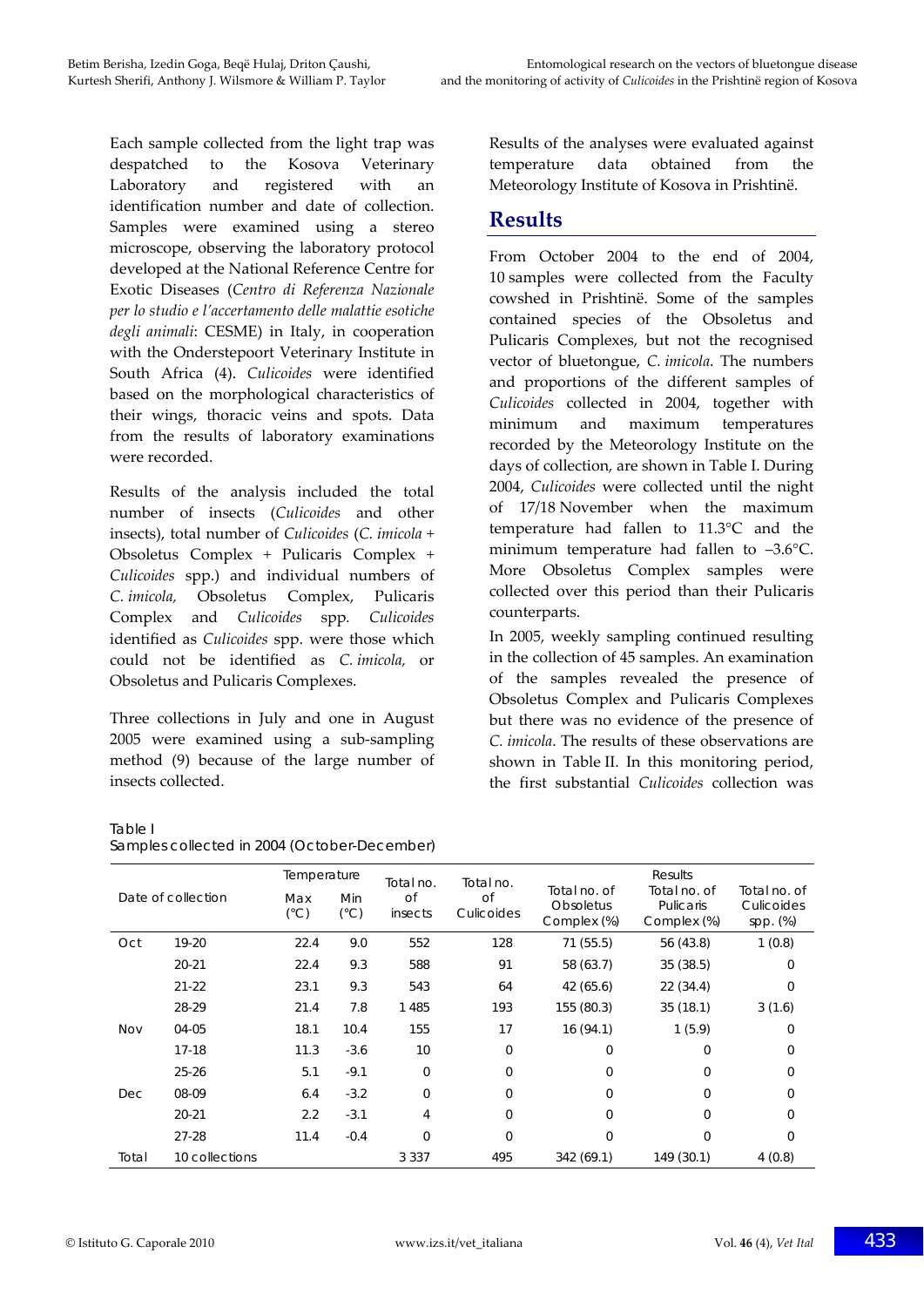| Date of collection |                | Temperature  |               |                        | Total no.           | Results                  |                          |                        |
|--------------------|----------------|--------------|---------------|------------------------|---------------------|--------------------------|--------------------------|------------------------|
|                    |                | Max          | Min           | Total no.<br><b>of</b> | Οf                  | Total no. of             | Total no. of             | Total no. of           |
|                    |                | $(^\circ C)$ | $(^{\circ}C)$ | insects                | Culicoides          | Obsoletus<br>Complex (%) | Pulicaris<br>Complex (%) | Culicoides<br>spp. (%) |
| Jan                | 04-05          | 12.4         | $-2.3$        | 24                     | $\mathbf 0$         | $\mathbf 0$              | $\overline{0}$           | 0                      |
|                    | $10 - 11$      | 11.4         | $-7.0$        | $\mathbf 0$            | 0                   | $\mathsf{O}\xspace$      | $\mathbf 0$              | 0                      |
|                    | $17 - 18$      | 3.8          | $-9.8$        | $\mathsf{O}\xspace$    | 0                   | $\mathsf{O}\xspace$      | 0                        | 0                      |
|                    | $26 - 27$      | 3.7          | $-3.8$        | 77                     | 0                   | $\mathbf 0$              | 0                        | 0                      |
| Feb                | 07-08          | $-4.5$       | $-19.9$       | $\mathsf{O}\xspace$    | 0                   | $\mathsf{O}\xspace$      | $\overline{0}$           | 0                      |
|                    | 14-15          | 7.4          | $-1.2$        | 0                      | 0                   | $\mathsf{O}\xspace$      | 0                        | 0                      |
|                    | $21 - 22$      | 11.2         | $-5.2$        | $\mathbf{0}$           | 0                   | $\mathbf 0$              | 0                        | 0                      |
| Mar                | $01 - 02$      | $-3.3$       | $-11.6$       | $\mathbf 0$            | 0                   | $\mathsf{O}\xspace$      | 0                        | 0                      |
|                    | 14-15          | 15.1         | $-0.6$        | $\mathbf 0$            | 0                   | $\mathsf{O}\xspace$      | 0                        | 0                      |
|                    | 22-23          | 18.2         | $-2.6$        | 17                     | 0                   | $\mathbf 0$              | $\overline{0}$           | 0                      |
|                    | $30 - 31$      | 16.1         | 3.5           | 249                    | 0                   | 0                        | 0                        | 0                      |
| Apr                | 04-05          | 16.1         | $-1.4$        | 187                    | 1                   | 1(100)                   | 0                        | 0                      |
|                    | $12 - 13$      | 16.9         | 6.6           | 32                     | $\mathbf 0$         | $\overline{0}$           | 0                        | 0                      |
|                    | 19-20          | 16.6         | 6.1           | 74                     | 13                  | 10 (76.9)                | 3(23.1)                  | 0                      |
|                    | $25 - 26$      | 19.9         | 7.7           | 149                    | 22                  | 14(63.6)                 | 6(27.3)                  | 2(9.1)                 |
| May                | $02 - 03$      | 26.6         | 4.9           | 526                    | 79                  | 49 (62.0)                | 28 (35.4)                | 2(2.5)                 |
|                    | 09-10          | 20.1         | 5.2           | 272                    | 21                  | 15(71.4)                 | 5(23.8)                  | 1(1.3)                 |
|                    | $17 - 18$      | 25.7         | 11.3          | 607                    | 164                 | 62 (37.8)                | 95 (57.9)                | 7(4.2)                 |
|                    | 24-25          | 24.6         | 12.5          | 448                    | 35                  | 21(60)                   | 13(37.1)                 | 1(2.9)                 |
| Jun                | 07-08          | 16.3         | 6.6           | 187                    | 29                  | 18 (62.1)                | 11(37.9)                 | 0                      |
|                    | 14-15          | 25.5         | 9.1           | 563                    | 43                  | 25 (58.1)                | 16 (37.2)                | 2(4.6)                 |
|                    | $21 - 22$      | 25.3         | 8.4           | 759                    | 35                  | 15 (42.9)                | 14(40)                   | 6(17.1)                |
|                    | 29-30          | 33.1         | 13.4          | 702                    | 78                  | 37(47.4)                 | 38 (48.7)                | 3(3.8)                 |
| Jul                | 06-07          | 25.3         | 11.2          | 347                    | 11                  | 2(18.2)                  | 8(72.7)                  | 1(9.1)                 |
|                    | 18-19          | 32.4         | 13.5          | 4998                   | 114                 | 68 (59.6)                | 34 (29.82)               | 12 (10.5)              |
|                    | $26 - 27$      | 32.4         | 13.7          | 2698                   | 214                 | 57 (26.63)               | 133(62.14)               | 24 (11.21)             |
| Aug                | $2 - 3$        | 35.3         | 18.6          | 1413                   | 213                 | 108 (50.7)               | 81 (38.0)                | 24 (11.3)              |
|                    | $10 - 11$      | 27.4         | 8.6           | 316                    | 51                  | 14 (27.5)                | 31(60.8)                 | 6(11.8)                |
|                    | $17-18$        | 21.2         | 10.7          | 249                    | 20                  | 9(45)                    | 8(40)                    | 3(15)                  |
|                    | $30 - 31$      | 27.2         | 15.5          | 272                    | 4                   | 2(33.3)                  | 1(16.7)                  | 1(16.7)                |
| Sept               | $2 - 3$        | 24.9         | 10.7          | 517                    | 22                  | 6(27.3)                  | 14 (63.6)                | 2(9.09)                |
|                    | $10 - 11$      | 28.4         | 13.5          | 112                    | 16                  | 10(62.5)                 | 5(31.3)                  | 1(6.3)                 |
|                    | $17 - 18$      | 27.1         | 10.8          | 309                    | 17                  | 12 (70.6)                | 3(17.6)                  | 2(11.8)                |
| Oct                | 03-04          | 22.6         | $6.6$         | 432                    | 38                  | 23 (60.5)                | 13 (34.2)                | 2(5.3)                 |
|                    | $10 - 11$      | 17.1         | 5.3           | 361                    | 20                  | 11(55)                   | 7(35)                    | 2(10)                  |
|                    | 18-19          | 12.9         | $-3.4$        | 421                    | 25                  | 19 (76)                  | 4(16)                    | 2(8)                   |
|                    | $25 - 26$      | 22.2         | 3.3           | 319                    | 26                  | 17(65.4)                 | 7(28)                    | 2(7.7)                 |
| Nov                | 03-04          | 16.3         | $-2.3$        | 106                    | $\overline{4}$      | 4(100)                   | 0                        | 0                      |
|                    | $10 - 11$      | 12.7         | $-4.3$        | 42                     | 2                   | 2(100)                   | $\mathbf 0$              | 0                      |
|                    | 18-19          | 4.5          | $-0.9$        | 17                     | 0                   | $\boldsymbol{0}$         | 0                        | 0                      |
|                    | 28-29          | 11.9         | 3.1           | 11                     | 0                   | $\mathsf{O}\xspace$      | 0                        | 0                      |
| Dec                | $7 - 8$        | 9.0          | 2.1           | 29                     | 0                   | $\boldsymbol{0}$         | 0                        | 0                      |
|                    | $13 - 14$      | 3.8          | $-1.4$        | $\mathsf{O}\xspace$    | $\mathbf 0$         | $\mathsf{O}\xspace$      | 0                        | 0                      |
|                    | $21 - 22$      | 0.8)         | $-10.6$       | $\mathsf{O}\xspace$    | 0                   | $\mathsf{O}\xspace$      | 0                        | 0                      |
|                    | 28-29          | 12.1         | 4.3           | 17                     | $\mathsf{O}\xspace$ | 0                        | 0                        | 0                      |
| Total              | 45 collections |              |               | 17859                  | 1 3 1 7             | 631 (47.9)               | 578 (43.9)               | 108 (8.2)              |

Table II Samples collected in 2005 (January-December)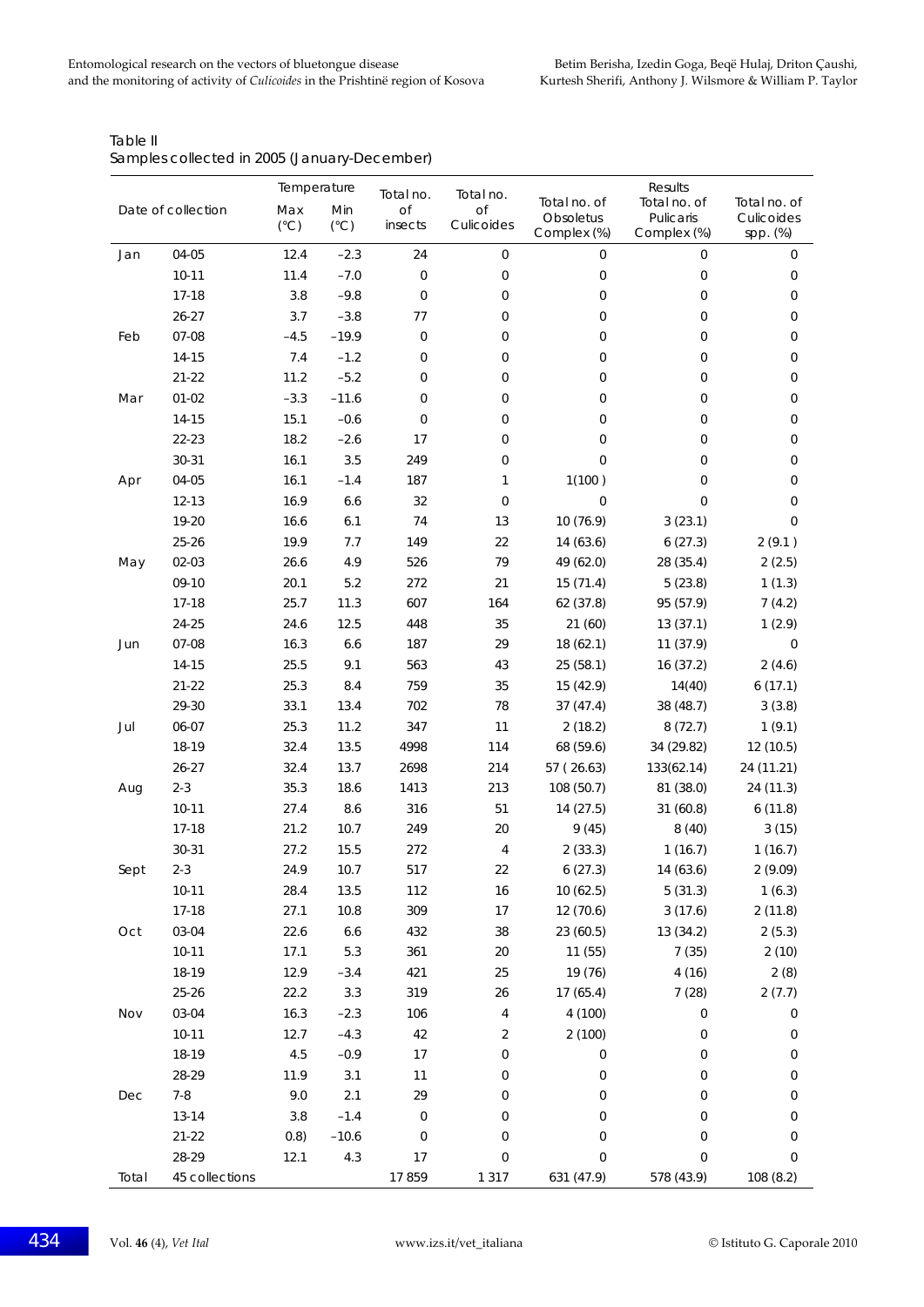made on the night of 19/20 April when the maximum temperature had risen to 16.6°C and the minimum temperature had risen to 6.1°C. *Culicoides* remained active until the last identification was made on the night of 10/11 November when the maximum temperature was 12.7°C whereas the minimum temperature had been falling to below 0°C since the beginning of the month. A week later (the night of 18/19 November), no *Culicoides* were collected and the maximum temperature was 4.5°C while the minimum temperature was just below 0°C.

The Obsoletus Complex was usually present in larger numbers than the Pulicaris Complex, except for one collection in July when there was more than double the number of Pulicaris

Table III

| Samples collected in 2006 (January-December) |  |
|----------------------------------------------|--|
|----------------------------------------------|--|

Complex samples captured in comparison to the Obsoletus Complex. Furthermore, the season during which the Obsoletus Complex could be trapped was longer, extending to mid‐November, compared to the end of October for the Pulicaris Complex. While other unspeciated *Culicoides* were trapped, they were fewer in number and recorded over a shorter season than either the Obsoletus Complex or the Pulicaris Complex.

From January to December 2006, samples were collected from another farm every two weeks and a total of 23 samples were collected. The results of the study are shown in Table III. During this period, the first *Culicoides* samples were collected on the night of 11/12 April, a week earlier than in 2005 (barring the singleton

| Date of collection |                | Temperature          |                      |                            |                                      |                                          | Results                                      |                                           |
|--------------------|----------------|----------------------|----------------------|----------------------------|--------------------------------------|------------------------------------------|----------------------------------------------|-------------------------------------------|
|                    |                | Max<br>$(^{\circ}C)$ | Min<br>$(^{\circ}C)$ | Total no.<br>of<br>insects | Total no.<br><b>of</b><br>Culicoides | Total no. of<br>Obsoletus<br>Complex (%) | Total no. of<br>Pulicaris<br>Complex<br>(% ) | Total no.<br>of<br>Culicoides<br>spp. (%) |
| Jan                | $13 - 14$      | $-1.0$               | $-9.4$               | $\mathbf{O}$               | $\mathbf{O}$                         | $\Omega$                                 | $\Omega$                                     | $\mathbf{0}$                              |
|                    | $25 - 26$      | $-7.4$               | $-20.3$              | $\mathbf{0}$               | $\overline{0}$                       | $\mathbf 0$                              | $\mathbf 0$                                  | 0                                         |
| Feb                | 22-23          | 7.1                  | $-1.2$               | 5                          | $\overline{0}$                       | $\Omega$                                 | $\Omega$                                     | $\mathbf 0$                               |
| Mar                | $11 - 12$      | 7.8                  | 1.0                  | 9                          | $\mathbf 0$                          | 0                                        | $\mathbf 0$                                  | 0                                         |
|                    | $27 - 28$      | 22.1                 | 5.6                  | 17                         | $\overline{0}$                       | $\Omega$                                 | $\Omega$                                     | $\mathbf 0$                               |
| Apr                | $11 - 12$      | 18.9                 | 6.4                  | 327                        | 24                                   | 8(33.3)                                  | 12 (50)                                      | 4(16.7)                                   |
|                    | $27 - 28$      | 19.3                 | 10.6                 | 562                        | 31                                   | 23 (74.2)                                | 7(22.6)                                      | 1(3.2)                                    |
| May                | $9 - 10$       | 20.3                 | 7.3                  | 288                        | 11                                   | 4(36.4)                                  | 7(63.6)                                      | $\mathbf{0}$                              |
|                    | 29-30          | 26.9                 | 12.4                 | 465                        | 86                                   | 17 (19.8)                                | 61(70.9)                                     | 8(9.3)                                    |
| Jun                | $13 - 14$      | 21.9                 | 9.0                  | 255                        | 19                                   | 11(57.9)                                 | 5(26.3)                                      | 3(15.8)                                   |
|                    | 28-29          | 33.6                 | 16.2                 | 737                        | 59                                   | 7(11.9)                                  | 49 (83.1)                                    | 3(5.1)                                    |
| Jul                | $1 - 2$        | 26.6                 | 17.0                 | 532                        | 46                                   | 22 (47.8)                                | 20 (43.47)                                   | 4(8.7)                                    |
|                    | $14 - 15$      | 27.6                 | 12.2                 | 1 2 4 8                    | 81                                   | 34(42.0)                                 | 42 (51.9)                                    | 5(6.2)                                    |
| Aug                | $16 - 17$      | 31.2                 | 11.6                 | 389                        | 26                                   | 15(57.7)                                 | 9(34.6)                                      | 2(7.7)                                    |
|                    | 29-30          | 23.9                 | 10.9                 | 309                        | 33                                   | 18 (54.5)                                | 13(39.4)                                     | 2(6.1)                                    |
| Sept               | $11 - 12$      | 24.6                 | 11.9                 | 216                        | 16                                   | 11(68.8)                                 | 5(31.3)                                      | $\mathbf{0}$                              |
|                    | $25 - 26$      | 24.8                 | 5.3                  | 524                        | 23                                   | 12(52.2)                                 | 8(34.8)                                      | 3(13.0)                                   |
| Oct                | $13 - 14$      | 19.3                 | 5.3                  | 484                        | 38                                   | 26(68.4)                                 | 11(28.9)                                     | 1(2.6)                                    |
|                    | $23 - 24$      | 24.5                 | 7.8                  | 319                        | 29                                   | 20(69.0)                                 | 7(24.1)                                      | 2(6.9)                                    |
| Nov                | 06-07          | 15.6                 | 3.8                  | 33                         | 3                                    | 2(66.7)                                  | $\Omega$                                     | 1(33.3)                                   |
|                    | 29-30          | 6.1                  | $-1.3$               | 10                         | $\mathbf 0$                          | $\Omega$                                 | $\Omega$                                     | $\mathbf{0}$                              |
| Dec                | 14-15          | 3.1                  | $-5.1$               | 33                         | 3                                    | 2(66.7)                                  | $\mathbf 0$                                  | 1(33.3)                                   |
|                    | 28-29          | 7.8                  | $-10.7$              | 10                         | $\mathbf 0$                          | $\Omega$                                 | $\Omega$                                     | $\mathbf{0}$                              |
| Total              | 23 collections |                      |                      | 6659                       | 525                                  | 230 (43.8)                               | 256 (48.8)                                   | 39(7.4)                                   |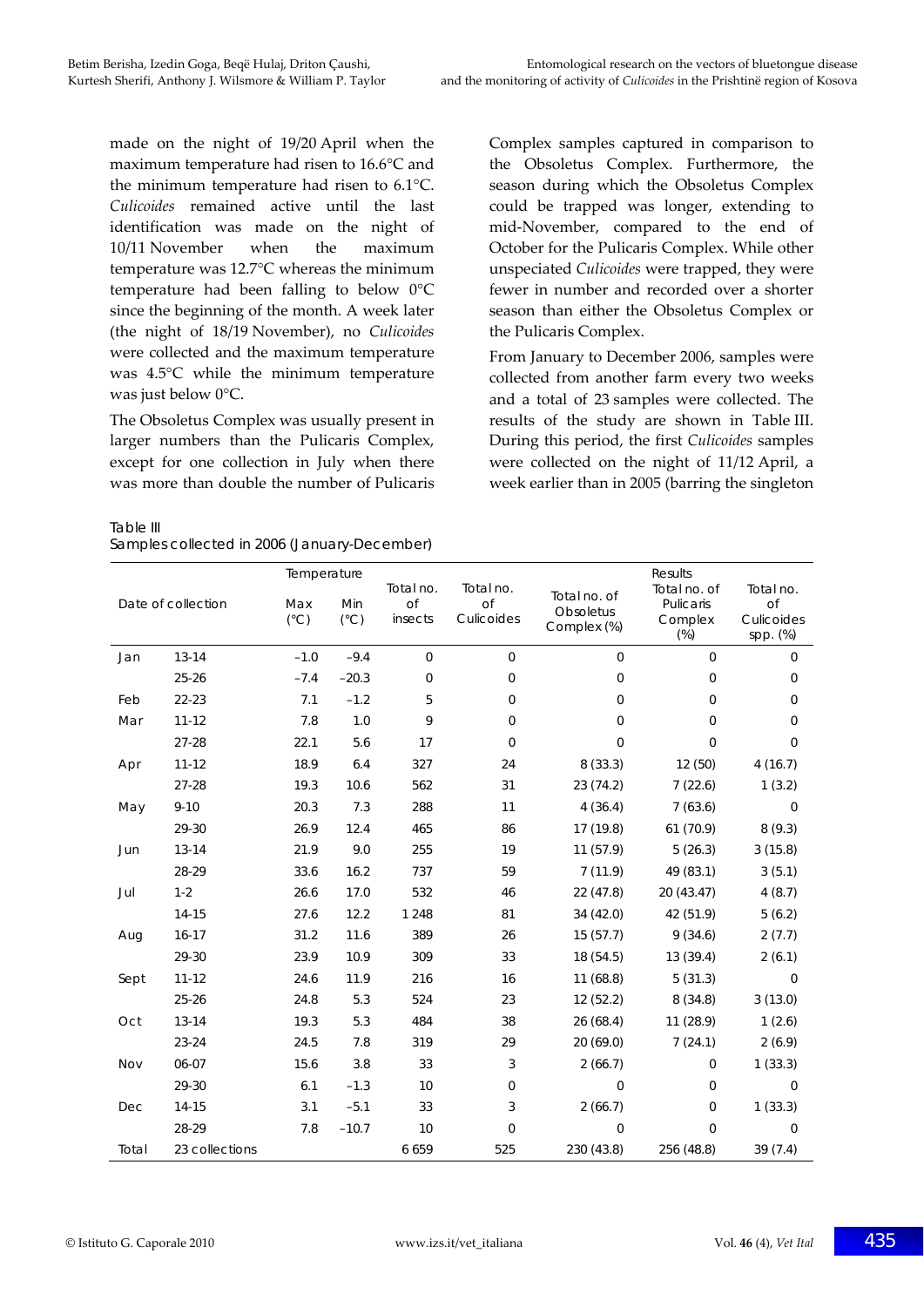seen on the night of 4/5 April) but maximum and minimum temperatures were similar (18.9°C and 6.4°C, respectively).

The Pulicaris Complex was identified for the last time in 2006 on the night of 23‐24 October when the maximum temperature was 24.5°C and the minimum temperature was 7.8°C, but the Obsoletus Complex was collected until 14/15 December when maximum and minimum temperatures had dropped to 3.1°C and –5.1°C, respectively.

In 2006, the Pulicaris Complex was trapped in greater numbers in May, June and July, but otherwise the Obsoletus Complex was trapped more frequently and for longer periods. Small numbers of unspeciated *Culicoides* were trapped over the entire duration of trapping of the Obsoletus and Pulicaris Complexes.

Using linear regression, above a minimum temperature of 3°C and a maximum temperature of 12°C, the number of *Culicoides* trapped was closely linked to temperature (*p*<0.05). However, *r2* values (a measure of proportion of variation in numbers trapped that is explained by temperature) were all low (0.19‐0.32) which indicated that there were other factors affecting the numbers of *Culicoides* trapped.

## **Discussion**

The temperature records displayed in Tables I, II and III indicate that *Culicoides* activity ceases when minimum temperatures fall below 0°C and activity begins again when minimum temperatures rise to approximately 6°C.

The Obsoletus and Pulicaris Complexes are potential vectors of BT and, in the apparent absence of *C. imicola*, we can suspect that these

species have been transmitters of BTV in Kosova.

In 2004, *Culicoides* were last trapped on the night of 4 November and were not trapped again until 4 April 2005. In 2005 they were last trapped on the night of 10 November and were not trapped again until 11 April 2006. The data assembled from the results of light trapping are insufficient to draw precise conclusions on the periods of inactivity of the vector. Nevertheless, they do suggest that there was a lack of a vector for BTV for about a five-month period in both winters.

#### **Conclusion**

The results of a previous study that indicated that BTV‐9 was present in Kosova (7), raises the important question of how did BTV persistently overwinter in Kosova in the absence of a vector detectable by light traps (nocturnal activity) for approximately five months? Clearly an alternative mechanism existed.

## **Acknowledgments**

The authors would like to thank Maria Goffredo, *Istituto Zooprofilattico Sperimentale dell'Abruzzo e del Molize 'G. Caporale'* in Teramo, for her training and N.M. Taylor from the Veterinary Epidemiology and Economics Research Unit (VEERU) for statistical analysis. The help and support of the Director and staff of the Kosova Veterinary and Food Agency and the Veterinary and Agricultural Faculty of the University of Prishtinë for the use of their livestock facility are gratefully acknowledged.

## **References**

- 1. Carpenter S., Lunt H. L, Arav D., Venter G.J. & Mellor P.S. 2006. Oral susceptibility to bluetongue virus of *Culicoides* (Diptera: Ceratopogonidae) from the United Kingdom. *J Med Entomol*, **43**, 73-78.
- 2. Goffredo M., Conte A. & Meiswinkel R. 2004. Distribution and abundance of *Culicoides imicola*, Obsoletus Complex and Pulicaris Complex (Diptera: Ceratopogonidae) in Italy. *Vet Ital*, **40**, 270-272 (www.izs.it/vet\_italiana/2004/40\_3/270.htm accessed on 6 November 2010).
- 3. Goffredo M., Delécolle J.-C., Semproni G. & Lika A. 2004. *Culicoides* (Diptera: Ceratopogonidae) in Albania: results of the 2002 entomological survey for bluetongue. *Vet Ital*, **40**, 209-211 (www.izs.it/vet\_italiana/2004/40\_3/209.htm accessed on 6 November 2010).